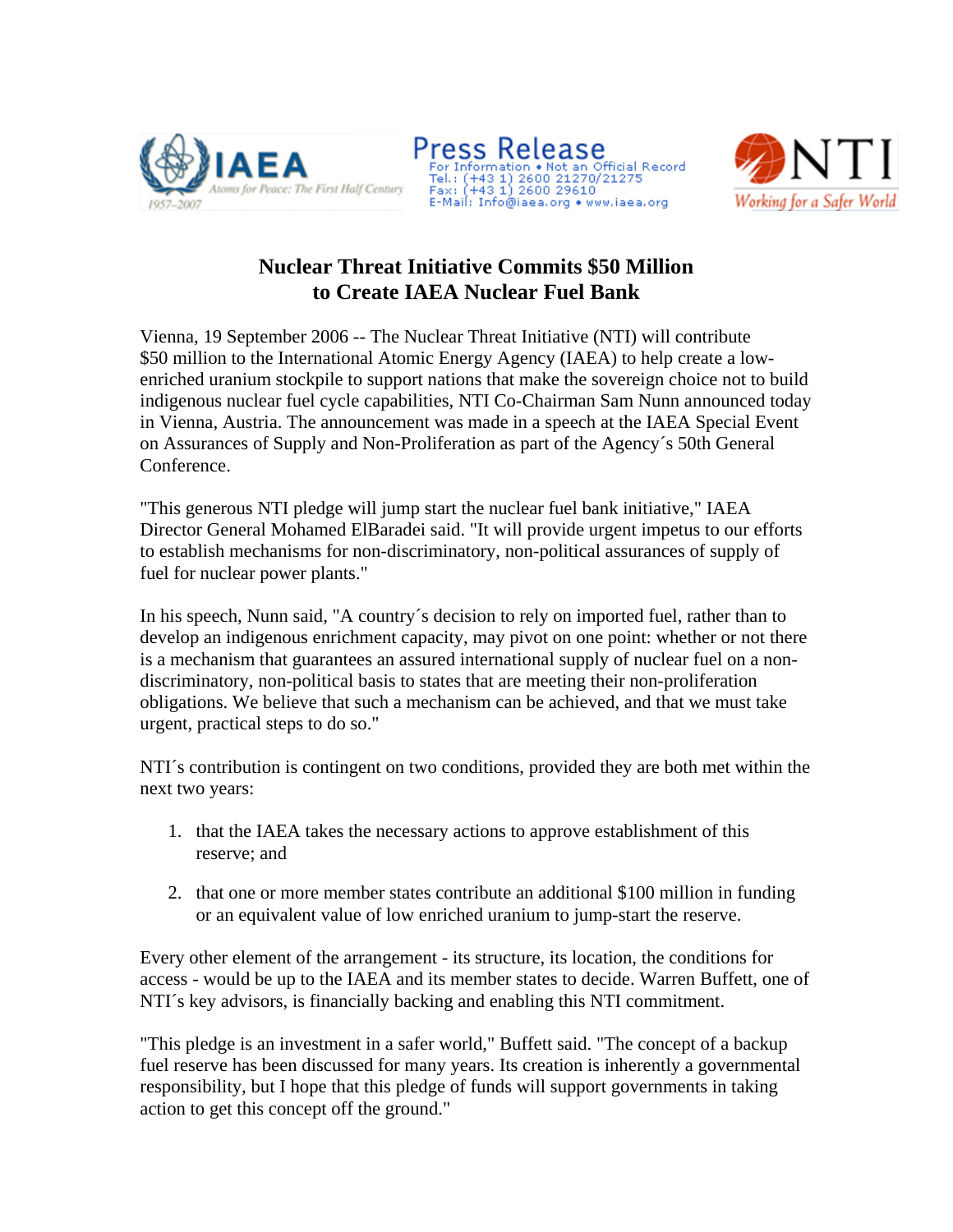The proposal comes at a time when more nations are seeking nuclear energy to meet their development needs and are weighing available options to determine what will be the most secure and most economical way to ensure a reliable supply of nuclear fuel. As more nations seek nuclear energy, concerns have been raised about the nuclear fuel cycle. The report of the UN High Level Panel on Threats said that "...the proliferation risks from the enrichment of uranium and from the reprocessing of spent fuel are great and increasing."

Nunn said, "We envision that this stockpile will be available as a last-resort fuel reserve for nations that have made the sovereign choice to develop their nuclear energy based on foreign sources of fuel supply services-and therefore have no indigenous enrichment facilities. The goal of this proposed initiative is to help make fuel supplies from the international market more secure by offering customer states, that are in full compliance with their nonproliferation obligations, reliable access to a nuclear fuel reserve under impartial IAEA control should their supply arrangements be disrupted. In so doing, we hope to make a state's voluntary choice to rely on this market more secure."

Nunn expressed concern that "cooperation in nuclear security is being sorely tested today by mounting tensions over the three areas of consensus and commitment that created the *Nuclear Non-Proliferation Treaty (NPT)* and have held it together for nearly 40 years." Those three areas are:

- 1. The commitment of nuclear weapons states to make progress toward nuclear disarmament.
- 2. The commitment of non-nuclear weapons states to forego nuclear weapons.
- 3. The commitment of all nations to ensure NPT compliant member states access to nuclear technology for peaceful purposes.

Nunn explained that "none of these commitments exist in isolation. They are mutually dependent and mutually reinforcing. We must make continuous progress in all three areas or we will destroy the mutual trust that is essential for our survival. We are in a race between cooperation and catastrophe and, at this moment, the outcome is unclear."

He said that while the idea for a fuel reserve is not new, "there has been discussion of it, in some form, for several decades and it is provided for in the Agency´s statute. NTI´s commitment is intended to help move the discussion from words to deeds in this vital area of nuclear cooperation. Let me be clear: our proposal is distinct from, independent of, but consistent with other pending proposals. We strongly believe that our concept is essential whether or not any of the other proposals are adopted. I hope that we can together create a system of fuel assurances that can provide states confidence that their choice to rely on imported fuel supply will be secure, economical and in their best interest."

Nunn concluded, "We are all here at this conference with a high purpose. We must find new and better answers to the imperative of the nuclear age: how to maximize the value of nuclear power and minimize proliferation dangers. In truth, this challenge is the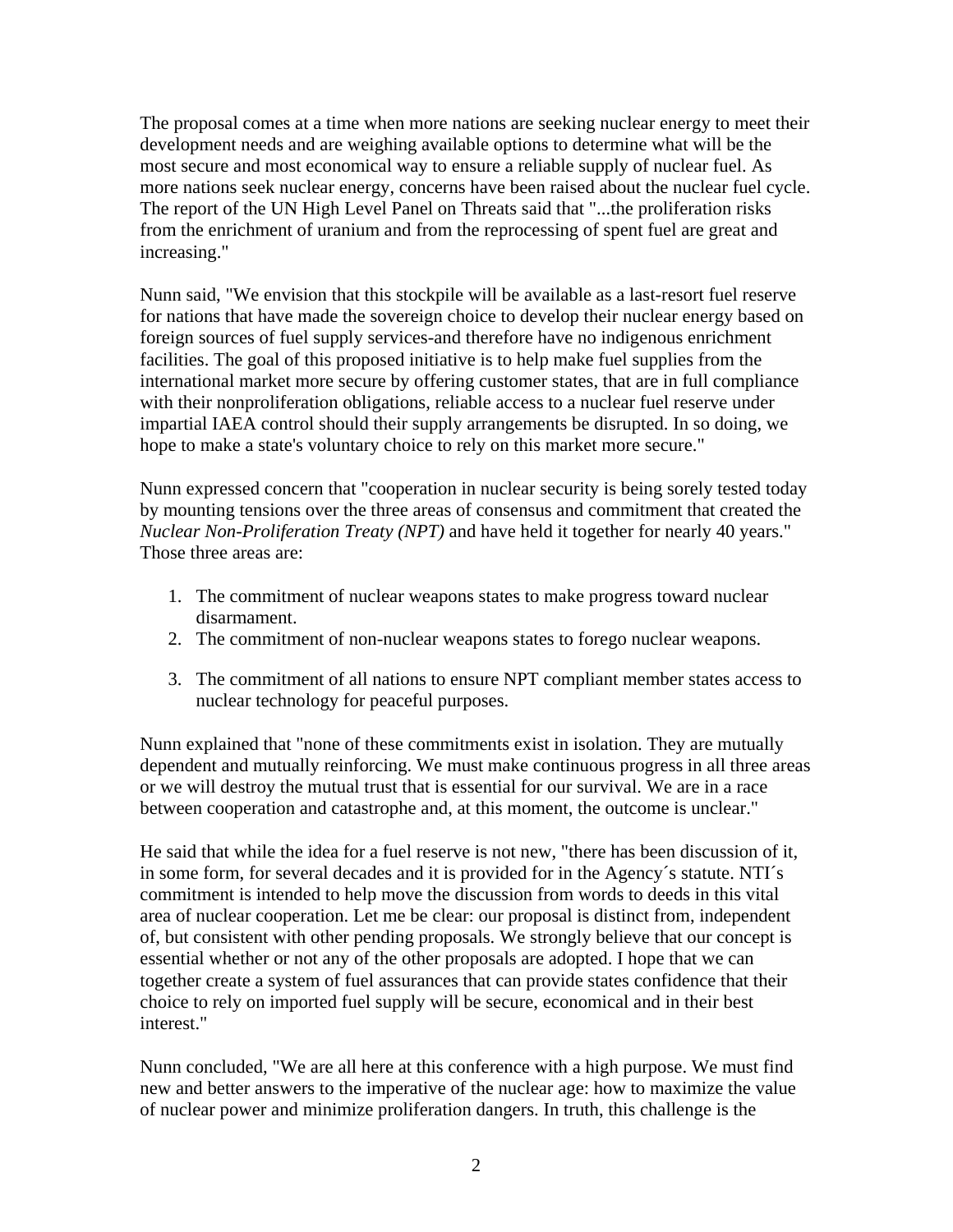responsibility of governments, but after decades of debate on this issue, action remains elusive. We believe these dangers are urgent and that is why we at NTI are stepping forward. It is now up to governments to act, and to act decisively. We are well past the time when we can take satisfaction with a step in the right direction. A gazelle running from a cheetah is taking steps in the right direction. It is no longer just a question of direction; it´s a matter of speed."

#### **About NTI**

NTI is a charitable organization dedicated to reducing the threats from nuclear, biological and chemical weapons. The Initiative is governed by an international board of directors with members from China, France, India, Japan, Jordan, Pakistan, Russia, Sweden, the United Kingdom and the United States. It is a place where leaders with different perspectives and experience come together to find common ground and act on a common vision of global security.

From its inception, NTI has sought to lead by example and foster increased efforts by governments to counter nuclear dangers. NTI´s goal is to reduce toward zero the chance that any nuclear, biological, or chemical weapon will ever be used anywhere, either by intent or accident.

NTI has been a strong supporter of the work and mission of the IAEA. In September 2001, NTI made an initial contribution to help launch the Agency´s Nuclear Security Fund. Since that time, NTI has worked with the IAEA to support several other critical projects in assisting member states secure nuclear materials and in building the Agency´s institutional capacity to continue and accelerate this work into the future.

The full text of Senator Nunn´s speech can be found at www.nti.org.

#### **NTI´s International Board Members Express Support for NTI/IAEA Fuel Bank Proposal**

"With growing concerns about volatile oil-prices, interest in nuclear electricity has experienced a renaissance. One advantage of civil nuclear energy production is that fuel for the reactors, low-priced low-enriched uranium (LEU), is available on the world market in abundancy. However, some countries, like Iran, argue that delivery-safety of LEU is not sufficiently guaranteed and that they therefore must develop a national capacity of enrichment of uranium.

"Considering the market price of LEU, the building and operating a national facility for enrichment would be abnormally expensive. Furthermore, new or restarted nuclear enrichment facilities would put serious strain on the international joint efforts to prevent the spreading of nuclear weapons.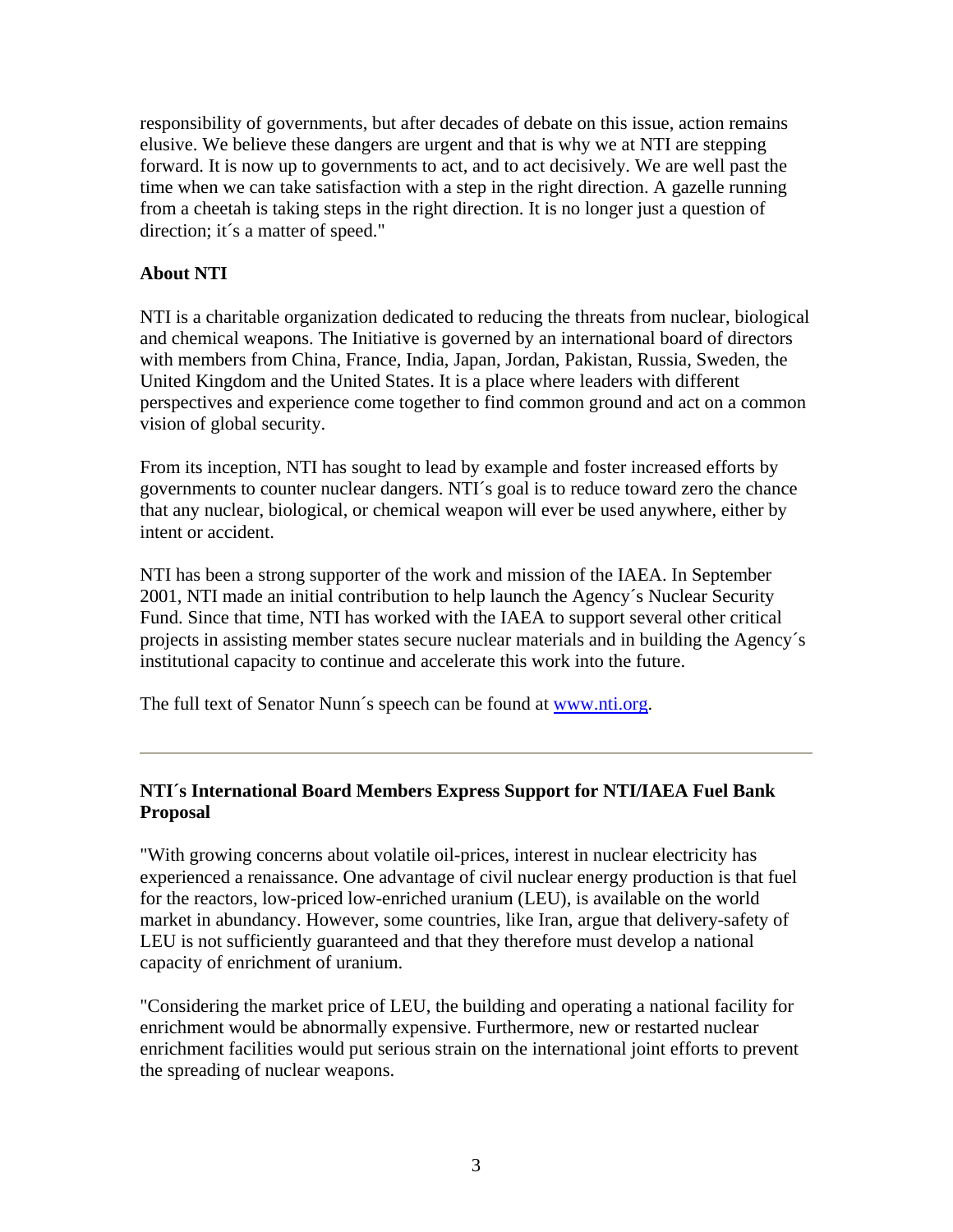"With its proposals of an IAEA-owned and operated LEU fuel reserve, NTI offers a workable solution for a system of guaranteed, non-discriminatory, reasonably prized deliveries of reactor fuel, without negative impact on the all-important international Nuclear Non-proliferation Regime.

"NTI´s offer to foot a substantial part of the bill for establishing a fuel reserve is an unprecedented contribution both to civil nuclear energy cooperation and development and to international security." *-- Ambassador Rolf Ekéus Chairman, Stockholm International Peace Research Institute (SIPRI)*

"The exhaustion of the world´s fossil fuel resources in the next two to three decades is likely to boost nuclear power capacity worldwide. If the world is to fulfill its energy requirements without risking a wide dissemination of nuclear weapons-usable technologies, such as enrichment and reprocessing, placing these facilities under UN/IAEA direct ownership is the way of the future.

"NTI´s proposal to organize a world nuclear fuel bank is designed to respond to a nation´s legitimate right to develop peaceful nuclear energy, while avoiding proliferation risks. It is high time that major nuclear supplier countries organize such a bank by providing financial or material (low enriched uranium) resources to that effect.

"NTI offers a first step, which hopefully will be imitated by key nuclear nations." *-- Pierre Lellouche, French National Assembly*

"Now is the time for the IAEA and its member states to translate words into deeds and finally bring this concept-originally conceived as part of the IAEA´s creation five decades ago-into reality." *-- Dr. William Perry, Stanford University, 19th U.S. Secretary of Defense*

"Experts from all over the world who contributed to *Universal Compliance*, the Carnegie Endowment´s sweeping review of global non-proliferation, agreed that the best way to meet countries´ needs for reliable fuel supply while reducing proliferation risks is through an internationally guaranteed fuel reserve managed by the IAEA.

"NTI´s proposal takes a giant step toward making that a reality. There are few - if any higher priorities for making the world a much safer place." *-- Dr. Jessica T. Mathews President, Carnegie Endowment for International Peace*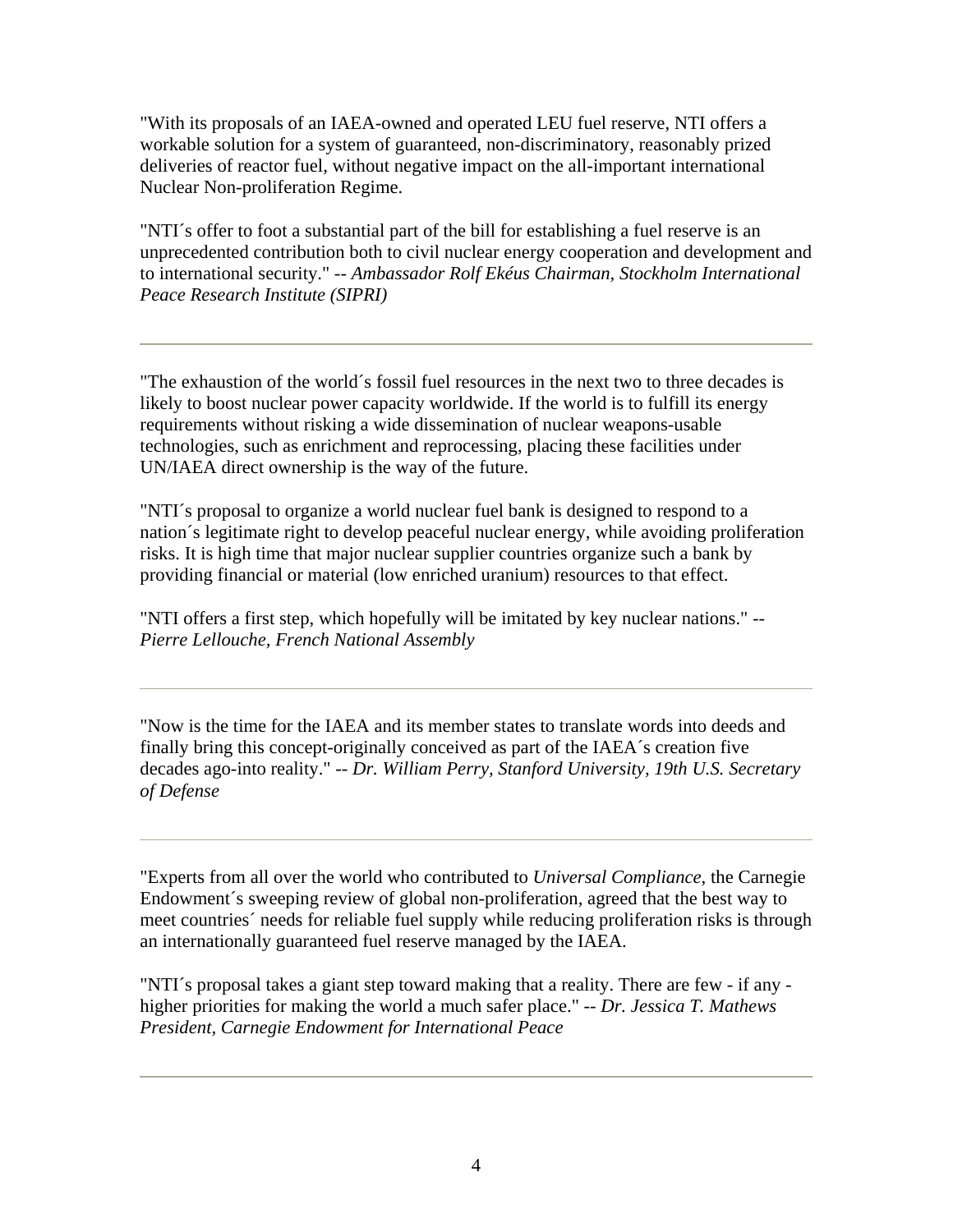"An IAEA-owned and operated LEU fuel reserve will give nations confidence to pursue nuclear power without the risks and expense of building their own nuclear enrichment facilities. The international, voluntary and non-discriminatory character of NTI´s proposed IAEA reserve is a necessary complement to other fuel assurance mechanisms. Now is the time to bring this concept into reality." *-- Professor Fujia Yang Academician, Chinese Academy of Sciences*

"This is a very bold and much needed initiative that has the potential of changing the paradigm in the international arena for generations to come. The world will be a safer place because of the IAEA´s leadership role and vision." *-- General Eugene E. Habiger, United States Air Force (Ret.), Former Commander in Chief, U.S. Strategic Command*

"This initiative to help the IAEA become an independent, neutral and impartial supplier of fuel will do a great deal to help countries with their energy needs." *-- Dr. Nafis Sadik Special Adviser to the UN Secretary-General*

# **Press Contacts**

NTI Contact:

**Brooke Anderson** Vienna anderson@nti.org

IAEA Contact:

**Melissa Fleming** [43-1] 2600-21275 mailto:m.fleming@iaea.org

### **About the IAEA**

The International Atomic Energy Agency (IAEA) serves as the world's foremost intergovernmental forum for scientific and technical co-operation in the peaceful use of nuclear technology. Established as an autonomous organization under the United Nations (UN) in 1957, the IAEA carries out programmes to maximize the useful contribution of nuclear technology to society while verifying its peaceful use.

NOTE TO EDITORS: For additional information visit the Press Section of the IAEA's website or call the IAEA's Division of Public Information at (431) 2600-21270.